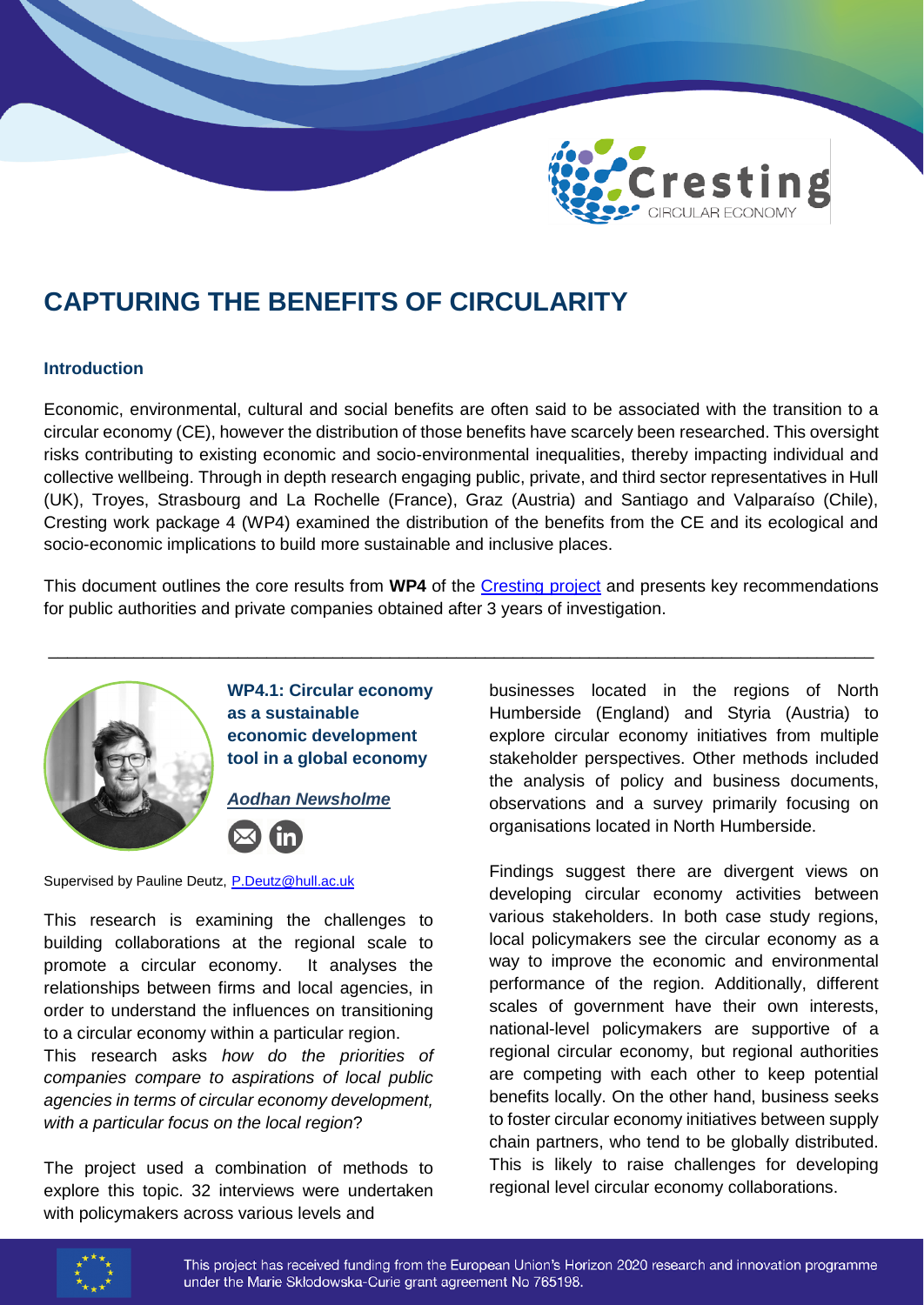

Additionally, action from national government is needed to build support for local authorities, in their efforts to develop circular links between businesses in their region.

#### *Key recommendations include the following:*

- **Policymakers:** Require companies to prioritise local sourcing and disposal of materials. Make companies aware of how you can help them in terms of facilitating circular economy transitions and how you can collaborate for better aligned and more inclusive regional circular strategies.
- **Companies:** Explore the potential of shifting to regional suppliers in order to foster more resilient and circular supply chains



**WP4.2: Employment in the Circular Economy: lessons on employment experience, skills, and public demand using the case of the repair service sector in Hull, UK**

 *Heather A. Rogers* 

Supervised by Pauline Deutz, *[P.Deutz@hull.ac.uk](mailto:P.Deutz@hull.ac.uk)*

Repair is an essential aspect of circular economy (CE) strategies to extend the life of products and materials, and has further been suggested as a key sector to benefit from employment through CE transitions. Project 4.2 sought to understand how employment in the CE might contribute to social sustainability using the case of the repair economy in Hull, UK. Public demand for repair services and interest in do-it-yourself repair was explored through a survey, which enabled the development of a profile

of repair economy participants. Quality of employment in the sector was investigated through a series of interviews with owners of repair shops and volunteers within the community repair space. Finally, ongoing research is exploring skill/education requirements and employment type for the CE via an analysis of job advertisements.

The public survey in Hull revealed the persistence of stereotypical gender roles between repair economy participants in the city. A distinction can also be observed between repair as a necessity versus a choice, where the former tends to be associated with shame or guilt. Common-ground motivations for repair may help to bridge this divide; namely, value for environmental impact or ethics of care motivations could both be viable framings for a more inclusive repair economy. Interview results also indicate that independent or third-party repair shops tend to value skill, experience and natural aptitude over formal training for staff. To owners, business and managerial skills are secondary to the technical skills necessary for repair work, but are often the component of the work that causes the most stress, and/or limits the capacity of the business.

Financial support towards training/upskilling to develop business/entrepreneurial capacity is therefore recommended.

Furthermore, while owners are the sole decision makers for their business, their influence is limited by structural barriers to repair; namely the proprietary nature of knowledge and hardware/parts for repair. While Right to Repair legislation is addressing this to some extent, it is recommended that legislation be extended to cover additional goods (particularly smart phones and laptops), and that accessibility and affordability of spare parts and repair literature be included in the provisions.

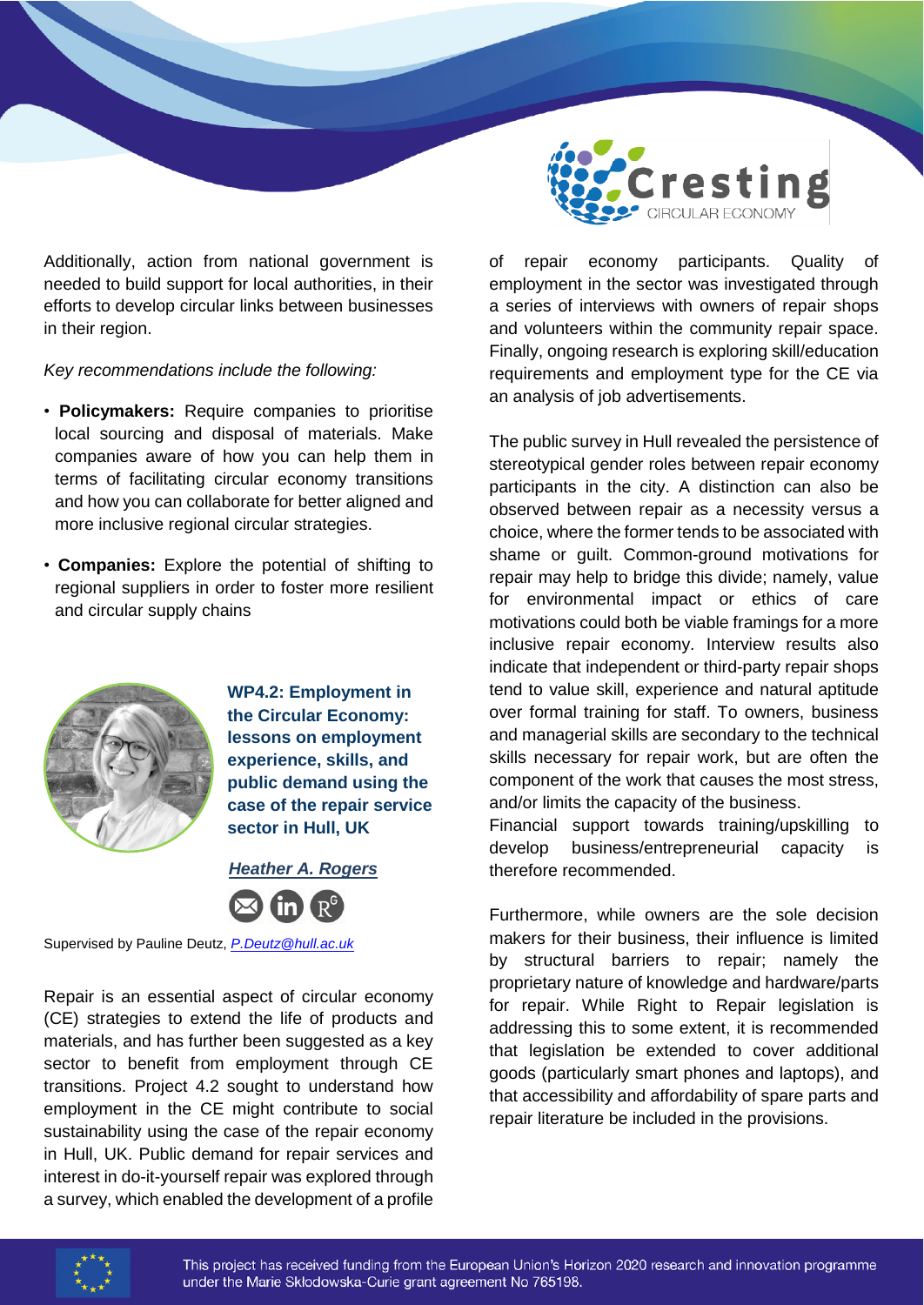

**WP4.3: The role of Social Enterprises and their networks in stimulating local and socially inclusive development of the CE**

*Małgorzata Lekan* 



Supervised by Andrew E.G. Jonas, *[A.E.Jonas@hull.ac.uk](mailto:A.E.Jonas@hull.ac.uk)*

This research considers how the economic, ecological and social premises of CE thinking can be harnessed through mission-driven social enterprises (SEs) aimed at tackling urban poverty and associated social inequalities, and fostering more inclusive, environmentally-attuned local economic development trajectories. It draws upon interviews with representatives of 50 case study SEs engaged in CE activities in the cities of Hull (UK), Santiago and Valparaíso (Chile), and Graz (Austria) and across multiple sectors (e.g., textile, wood, food); 3 local authorities (Hull, UK); and 7 support infrastructure organizations (UK).

The research involved (1) mapping the social circular enterprise ecosystem in the City of Hull, (2) outlining a range of social-circular impact scaling strategies, and (3) proposing a toolkit for SEs, which is aimed at promoting local CE development in different spatial contexts. An important impact scaling mechanism concerns developing entrepreneurial networks between different types of SEs to facilitate flows of circular knowledge and resources across the city. Another important impact scaling mechanism concerns demand creation through social circular procurement whereby SEs offer their clients (private and public sector organizations) circular products and services that embody social and environmental value.



Linked to this, key recommendations for local authorities and private companies are as follows:

- Require private companies to make evident, in an accurate and transparent fashion, the significant use of their buying power to generate social and environmental value and avoid corporate greenwashing.
- Negotiate contracts with commercial waste management companies to enable SEs capture reusable items from waste recycling centres.
- Recognize SEs as important re-use operators enabling private companies to implement extended producer responsibility (EPR) schemes (see WP1.2 and 1.3), which should shift focus from recycling to reuse. As EPR schemes, whose implementation is underway, would oblige producers to pay a levy on new products within the scheme, it would be possible to create national funds to support SE-led CE activities, and invest into adequate urban recycling infrastructure.
- Promote a culture of innovative entrepreneurship, including the provision of support to small and family-run businesses engaged in circular practices to help them become financially sustainable and visible in the market. Financial autonomy should ultimately lead to the widespread ownership of capital/productive property as opposed to retaining it in the hands of a few. Entrepreneurs should also be encouraged to foster a collaborative environment to jointly confront competitive mainstream market forces. This can be facilitated by subsidizing the development of [alternative digital](https://www.circularconversations.com/research-series-young-researchers/digital-social-capital-the-glue-behind-diverse-circular-economies-amidst-covid-19)  [platforms](https://www.circularconversations.com/research-series-young-researchers/digital-social-capital-the-glue-behind-diverse-circular-economies-amidst-covid-19) (i.e., those that are not owned by large corporations).

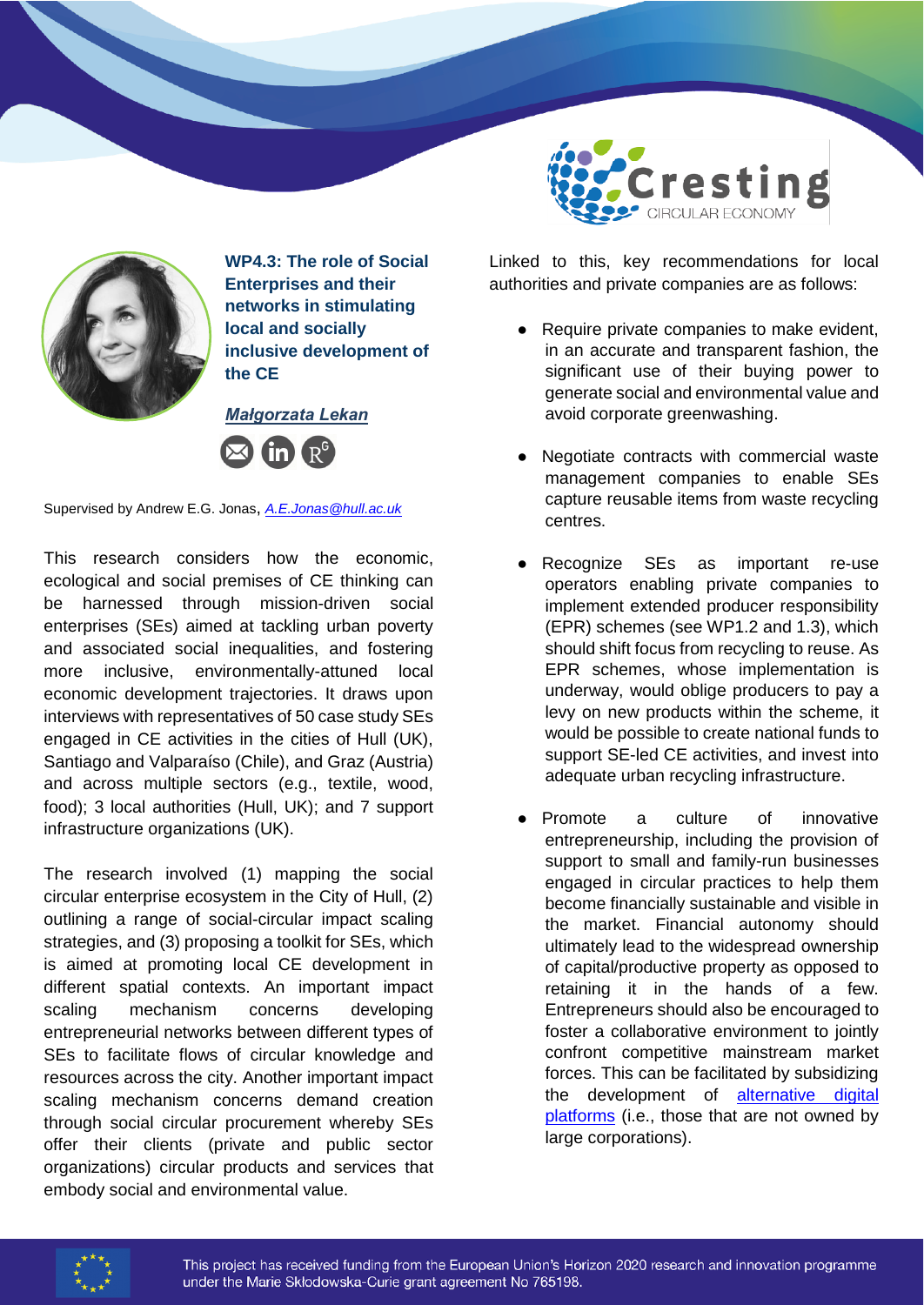

**WP4.4: Towards a Circular Economy: from individual to collective action in the Industrial Ecology**

*Santiago Pérez* 



Supervised by Sabrina Dermine-Brullot, *[sabrina.brullot@utt.fr](mailto:sabrina.brullot@utt.fr)*

Industrial Ecology (IE) is a strategy that oversees the optimisation of industrial resources in a systemic, innovative, and environmentally responsible way. In practice, IE involves producing more goods and services using less resources, hence, reducing the environmental impact of industrial activities. In 2018, IE became one of the seven pillars of the Circular Economy (CE) strategy in France, the country where this study is based.

This research reveals the unexplored potential of two already mature and successful cases of IE in France, and their role in contributing towards larger regional sustainability paradigms. Using a combination of research methods, the study focused on the analysis of the individual and collective motivations towards the implementation and management of IE in two regions of France. Along with an extensive literature review, over 30 semistructured interviews were performed for the evaluation of two case studies: CLES (main case study based in the city of Strasbourg) and BioTop, (validation case study based in La Rochelle.

The outcome of the study suggests that individual values and motivations towards sustainability are a prerequisite to succeed in the implementation of an IE project. Therefore, the IE case studies analysed were understood as successful examples of implementation of local sustainable actions that contribute to the [national CE](https://www.ecologie.gouv.fr/feuille-route-economie-circulaire-frec) agenda and the



[transition to more sustainable production and](https://www.ecologie.gouv.fr/lecologie-industrielle-et-territoriale)  [consumption systems.](https://www.ecologie.gouv.fr/lecologie-industrielle-et-territoriale)

Regardless the variety of individual definitions of the concept sustainability, the interviewed stakeholders agree that sustainable actions carry the following 5 conditions: 1) sustainability is a collective action; 2) the benefits of the action should be equally distributed among the stakeholders; 3) the local environment and/or natural ecosystems should be considered as stakeholders; 4) it requires a collective effort to implement long-lasting actions; 5) the collective effort should be effectively organised based on the individual capabilities of each stakeholder.

IE, as a sustainable action, is based on the principles of cooperation, sharing infrastructure and services, and substitution of raw materials. This study corroborates that the implementation of such principles in the IE contributes to reducing the environmental pressure from industry while boosting the economic competitiveness and attractiveness of those industrial territories. Particularly this research demonstrates that having successfully reduced the collective energy and material impact, firms are prone to develop further sustainable actions from both, within the IE project administrative boundary, and outside of it (other personal and collective networks).

\_\_\_\_\_\_\_\_\_\_\_\_\_\_\_\_\_\_\_\_\_\_\_\_\_\_\_\_\_\_\_\_\_\_\_\_\_\_\_\_\_

# **WP4: CONCLUDING REMARKS**

CE has reinvigorated the interest of all stakeholders in building a more environmental and sustainable reality. As a regional policy it has brought together different types of strategies towards sustainability respecting the local modes of governance and territoriality. WP4.1 and WP4.4 have found theoretical and practical differences in the way CE is operationalised in the UK and France. While the latter is more centered on exploring local



This project has received funding from the European Union's Horizon 2020 research and innovation programme under the Marie Skłodowska-Curie grant agreement No 765198.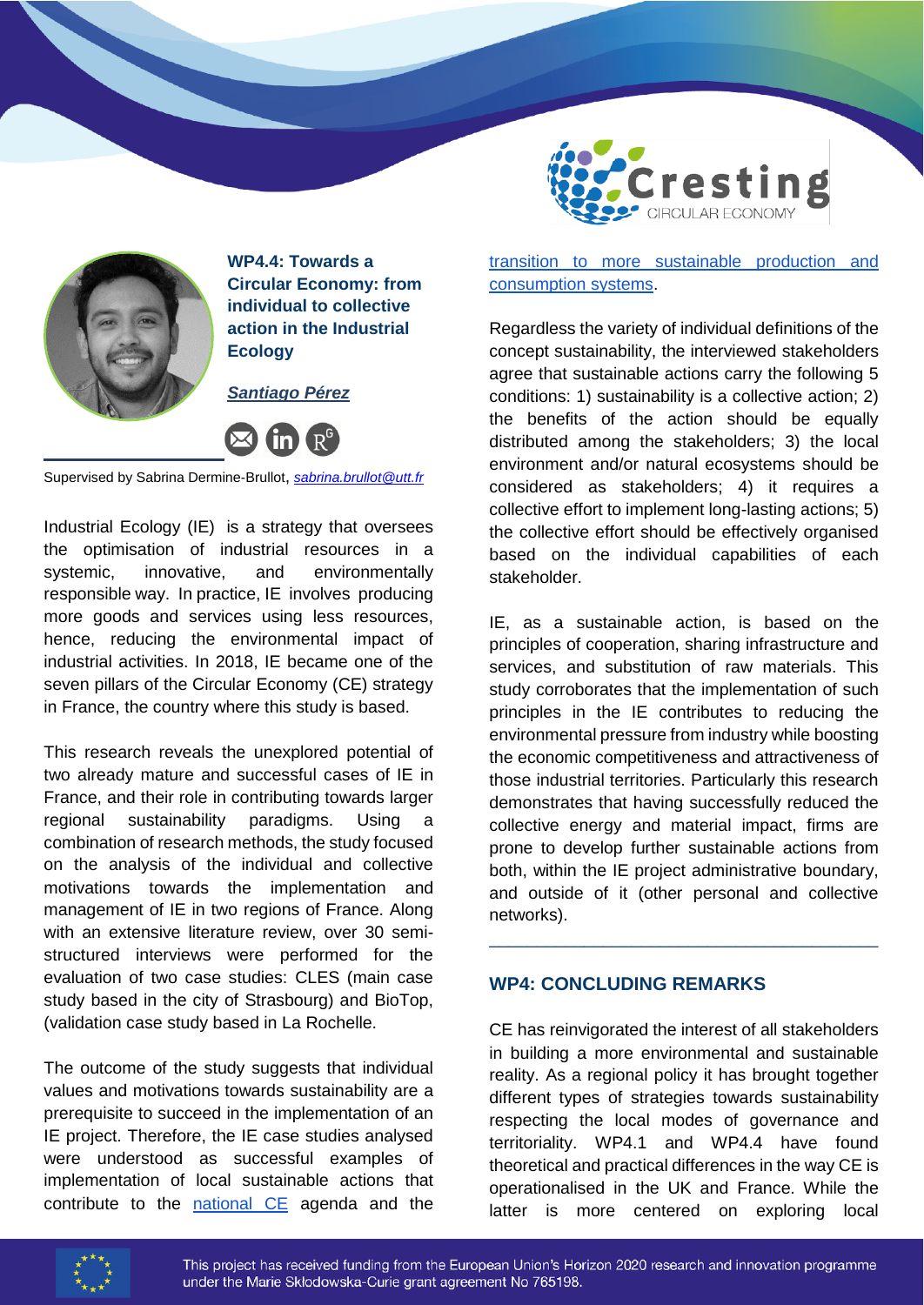embeddedness, the former is more globally connected.

CE was found not to be intrinsically inclusive, as opportunities to deploy circular strategies are not necessarily fairly distributed among stakeholders. Care in implementation must be taken to ensure that a transition to CE does not carry with it the deficiencies of former and current economic systems.

## *Summary of Key Insights:*

- There is untapped potential to foster, and capitalize on cross- and intra-sectoral (public, private and social) interactions to stimulate a socially inclusive CE development.
- CE practices are diverse and operate on many levels: many address immediate short term needs (e.g. avoiding food waste by donating surplus food), sometimes neglecting upstream solutions (e.g. promotion of sufficiency and food security) and even perpetuating unsustainable production and consumption.

There is thus a vast potential to introduce Extended Producer Responsibility schemes encouraging producers to take responsibility for their products' end-of-life whilst ensuring that SEs are equipped to educate society on how to consume sustainably.

The repair economy has potential to benefit structurally disadvantaged cities through meaningful employment opportunities, however skill capacities remain a limitation for expansion, as does inadequate legislation regarding access to proprietary parts and repair literature. Gender role stereotypes present in repair literacy and participation remain a barrier for an inclusive repair economy.



- It's essential to explore, analyse and mobilise the individual values and motivations behind the collective actions towards the development of Industrial Ecology and CE. Individual actions perform the role of catalysts for collective sustainable actions as they are motivated from a local perspective that illustrate the needs and desires of different stakeholders present in the discussion. However, this may vary from country to country, therefore IE strategies are dependent on their unique geopolitical context.
- A mutually designed common goal is needed to foster greater trust and alignment between local actors, aiding the development of a collaborative and inclusive regional CE. There is also a need to explore strategies for regional materials sourcing in order to close loops of production at a local level and build more resilient circular supply chains.
- A fair distribution of opportunities to develop CE strategies may ensure more sustainable agendas.

# **References**

- Lekan, M., Jonas, A.E.G., Deutz, P. (2021) Circularity as Alterity? Untangling Circuits of Value in the Social Enterprise-Led Local Development of the Circular Economy. *Economic Geography* 97(3), pp. 257- 283[.DOI 10.1080/00130095.2021.1931109](https://doi.org/10.1080/00130095.2021.1931109)
- Lekan, M., Jonas, A.E.G., Deutz, P., Baumgartner, R. *Weaving circular ties: Empowering networks for the Social Enterprise-led Development of Inclusive Circular Cities*. The 27th Annual Conference of International Sustainable Development Research Society Conference; 2021 July 13-17; Mid, Sweden.
- Lekan, M. and Rogers, H. A. (2020) Digitally-enabled diverse economies: exploring socially inclusive access to the circular economy in the city. *Urban Geography – Debates and Interventions* 41(6), pp. 898-90[1.](https://doi.org/10.1080/02723638.2020.1796097)  [DOI 10.1080/02723638.2020.1796097](https://doi.org/10.1080/02723638.2020.1796097)